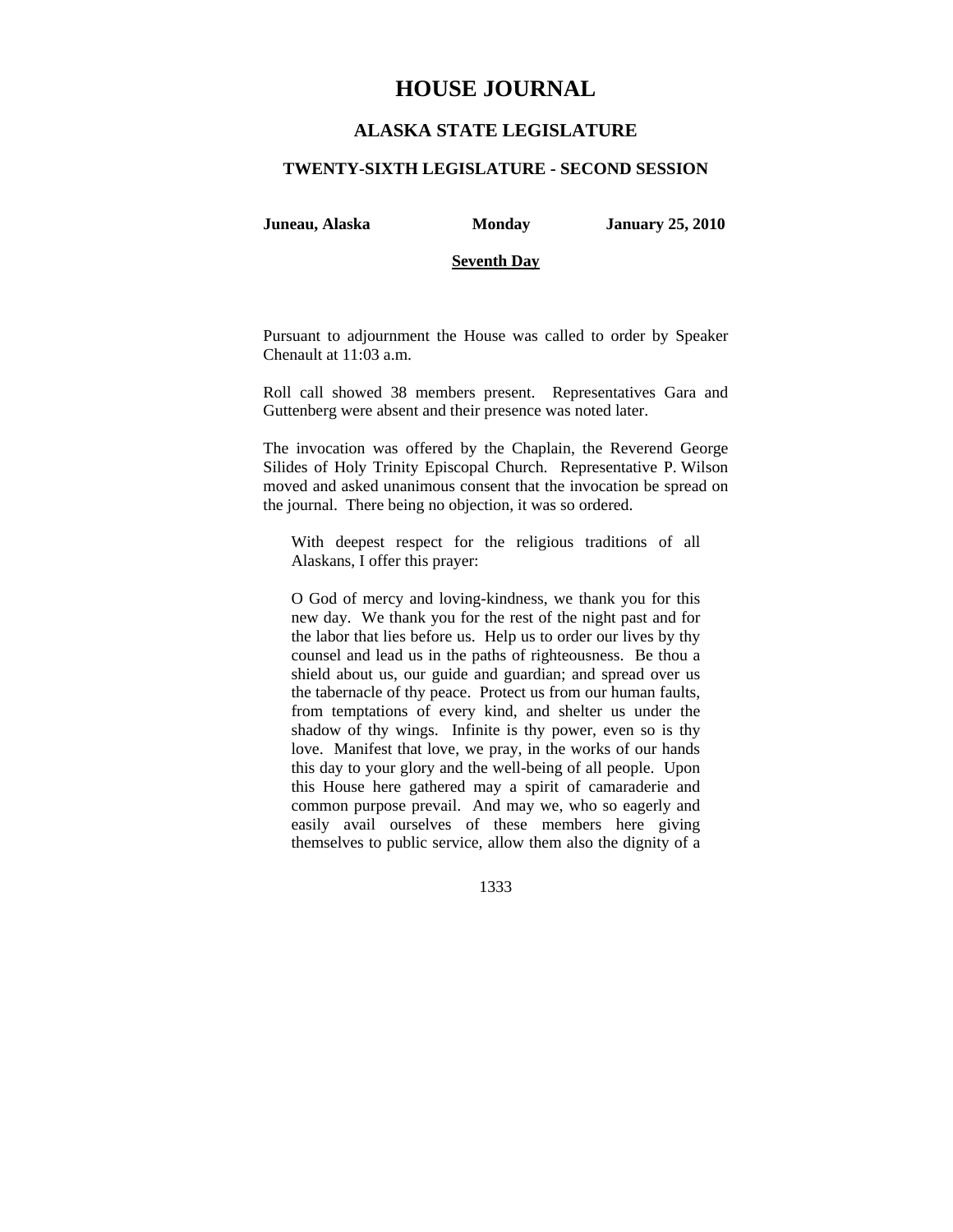private life. We remember before you today those mentors and heroes, private and public, upon whose shoulders we stand today and whose work, by your grace, we continue. May our lives be a same light unto generations who follow. Amen.

The Pledge of Allegiance was led by Representative Austerman.

## **CERTIFICATION OF THE JOURNAL**

Representative Johansen moved and asked unanimous consent that the journal for the third, fourth, fifth, and sixth legislative days be approved as certified by the Chief Clerk. There being no objection, it was so ordered.

# **COMMUNICATIONS**

The recommendation of the Local Boundary Commission received January 19, 2010 (page 1270), was published in Senate and House Joint Journal Supplement No. 10.

The following was received:

Dept. of Transportation & Public Facilities Knik Arm Bridge & Toll Authority 2009 Annual Report (as required by AS 19.75.111)

# **INTRODUCTION OF CITATIONS**

The following citations were introduced and referred to the Rules Committee for placement on the calendar:

Honoring - Dr. Martin Luther King Jr. Day By Senator Davis

In Memoriam - Allan Tesche By Senator Ellis; Representative Gara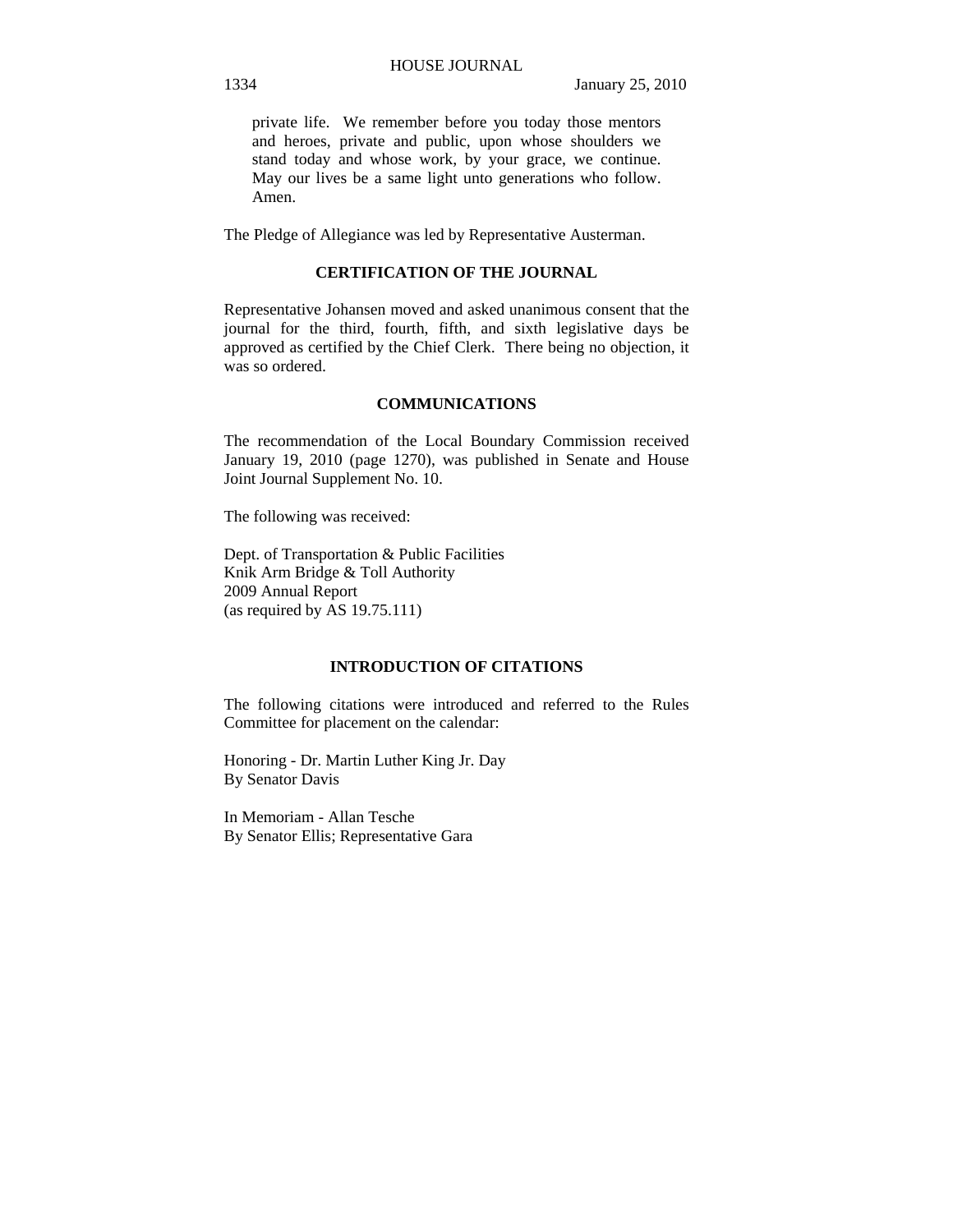January 25, 2010 1335

In Memoriam - Tito Kagimoto By Senator Bunde; Representative Hawker

# **INTRODUCTION, FIRST READING, AND REFERENCE OF HOUSE BILLS**

# **HB 312**

HOUSE BILL NO. 312 by Representatives Chenault and Ramras, entitled:

"An Act authorizing an advisory vote on use of Alaska permanent fund earnings for an in-state natural gas pipeline; and providing for an effective date."

was read the first time and referred to the Resources and Finance Committees.

#### **HB 313**

HOUSE BILL NO. 313 by Representatives Stoltze and Fairclough, entitled:

"An Act relating to the maintenance and repair of railroad crossings and rights-of-way within railroad crossings."

was read the first time and referred to the Transportation and Finance Committees.

# **CONSIDERATION OF THE DAILY CALENDAR**

# **THIRD READING OF SENATE BILLS**

# **SB 59**

The following which was returned to the Rules Committee April 19, 2009, (page 1139) was read the third time:

HOUSE CS FOR CS FOR SENATE BILL NO. 59(TRA) "An Act relating to the operation of low-speed vehicles."

The Rules Committee submitted the following updated fiscal note: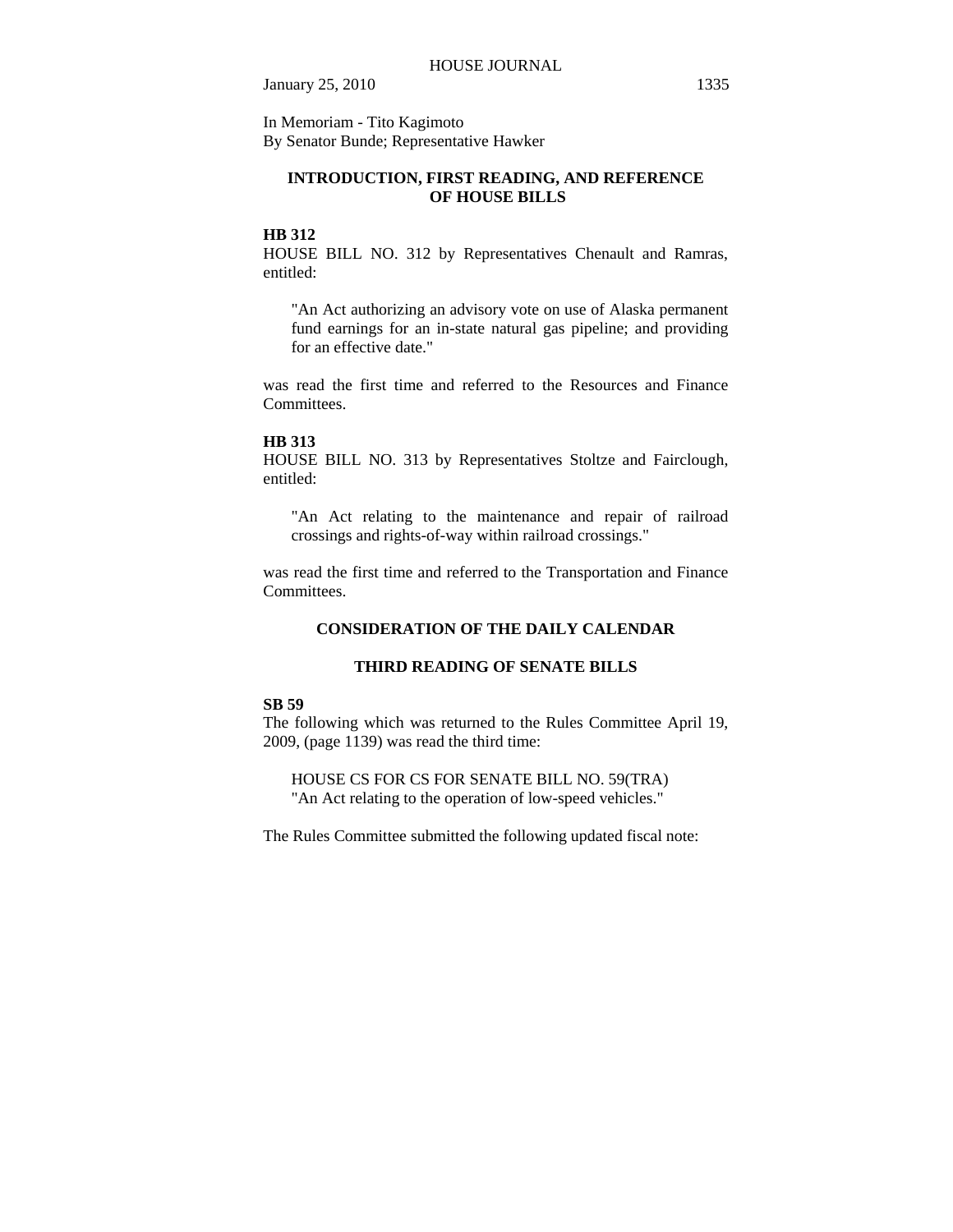2. Zero, House Rules Committee

Representative Millett moved and asked unanimous consent that HCS CSSB 59(TRA) be returned to second reading for the specific purpose of considering Amendment No. 1. There being no objection, it was so ordered.

Amendment No. 1 was not offered.

\*\*The presence of Representative Gara was noted.

The question being: "Shall HCS CSSB 59(TRA) pass the House?" The roll was taken with the following result:

HCS CSSB 59(TRA) Third Reading Final Passage

### **YEAS: 39 NAYS: 0 EXCUSED: 0 ABSENT: 1**

Yeas: Austerman, Buch, Chenault, Cissna, Crawford, Dahlstrom, Doogan, Edgmon, Fairclough, N.Foster, Gara, Gardner, Gatto, Gruenberg, Harris, Hawker, Herron, Holmes, Johansen, Johnson, Joule, Kawasaki, Keller, Kelly, Kerttula, Lynn, Millett, Munoz, Neuman, Olson, Petersen, Ramras, Salmon, Seaton, Stoltze, Thomas, Tuck, P.Wilson, T.Wilson

Absent: Guttenberg

And so, HCS CSSB 59(TRA) passed the House and was referred to the Chief Clerk for engrossment.

# **LEGISLATIVE CITATIONS**

Representative Johansen moved and asked unanimous consent that the House approve the citations on the calendar. There being no objection, the following citations were approved and sent to enrolling:

Honoring - Life Achievements of Sheldon B. "Shell" Simmons By Representatives Hawker, Chenault, Buch, Cissna, Crawford, Dahlstrom, Doogan, Edgmon, Fairclough, N. Foster, Gara, Gardner, Gatto, Gruenberg, Guttenberg, Harris, Herron, Holmes, Johansen,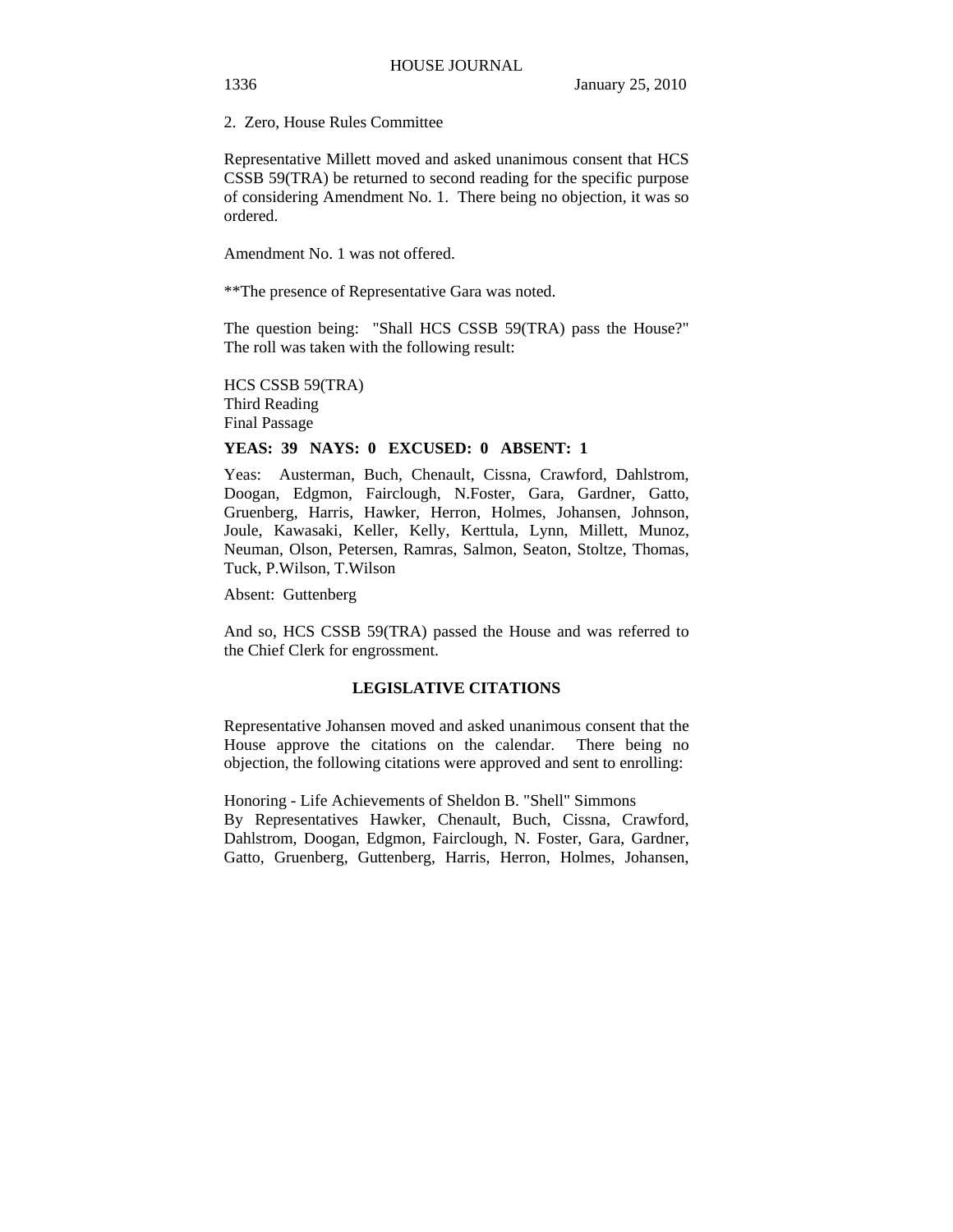January 25, 2010 1337

Johnson, Joule, Kawasaki, Keller, Kelly, Kerttula, Lynn, Millett, Munoz, Neuman, Olson, Petersen, Ramras, Salmon, Seaton, Stoltze, Thomas, Tuck, P. Wilson, T. Wilson

Honoring - National Correctional Officers' Week, May 2 - 8, 2010 By Representatives Harris, Stoltze, Chenault, Buch, Cissna, Crawford, Dahlstrom, Doogan, Edgmon, Fairclough, N. Foster, Gara, Gardner, Gatto, Gruenberg, Guttenberg, Hawker, Herron, Holmes, Johansen, Johnson, Joule, Kawasaki, Keller, Kelly, Kerttula, Lynn, Millett, Munoz, Neuman, Olson, Petersen, Ramras, Salmon, Seaton, Thomas, Tuck, P. Wilson, T. Wilson

#### In Memoriam - Clifford Pitts

By Senator Davis; Representatives Chenault, Buch, Cissna, Crawford, Dahlstrom, Doogan, Edgmon, Fairclough, N. Foster, Gara, Gardner, Gatto, Gruenberg, Guttenberg, Harris, Hawker, Herron, Holmes, Johansen, Johnson, Joule, Kawasaki, Keller, Kerttula, Lynn, Millett, Munoz, Neuman, Olson, Petersen, Ramras, Salmon, Seaton, Stoltze, Thomas, Tuck, P. Wilson, T. Wilson

#### In Memoriam - Marvin Fuhs

By Senator Ellis; Representatives Gara, Chenault, Buch, Cissna, Crawford, Dahlstrom, Doogan, Edgmon, Fairclough, N. Foster, Gardner, Gatto, Gruenberg, Guttenberg, Harris, Hawker, Herron, Holmes, Johansen, Johnson, Joule, Kawasaki, Keller, Kerttula, Lynn, Millett, Munoz, Neuman, Olson, Petersen, Ramras, Salmon, Seaton, Stoltze, Thomas, Tuck, P. Wilson, T. Wilson

#### **UNFINISHED BUSINESS**

#### **HB 282**

The Speaker removed the Judiciary Committee referral for the following:

# HOUSE BILL NO. 282

"An Act relating to naturopaths and to the practice of naturopathy; establishing an Alaska Naturopathic Medical Board; authorizing medical assistance program coverage of naturopathic services; amending the definition of 'practice of medicine'; and providing for an effective date."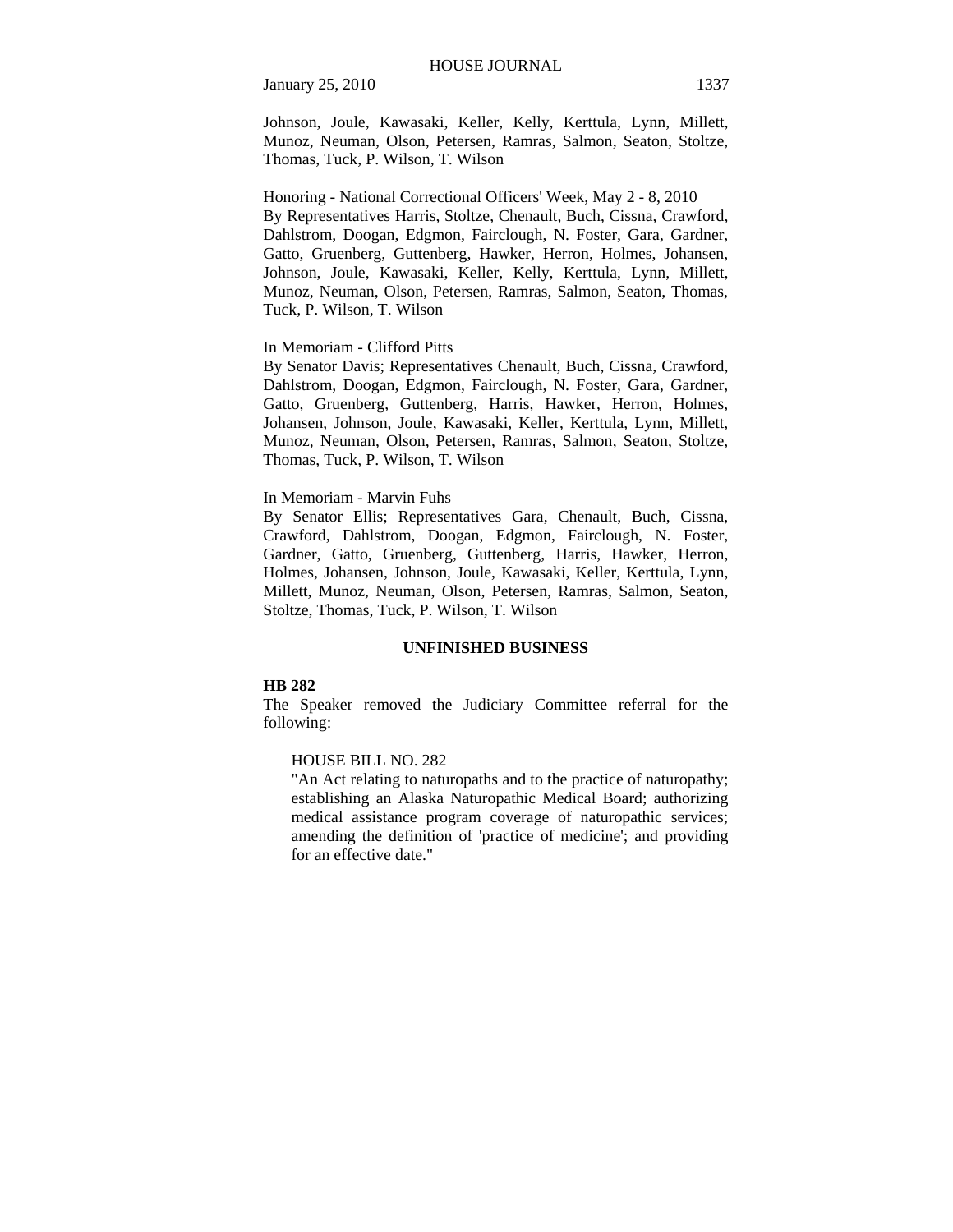HB 282 is in the Labor & Commerce Committee with further referrals to the Health & Social Services and Finance Committees.

# **HB 257**

The Speaker added a Finance Committee referral for the following:

HOUSE BILL NO. 257

"An Act relating to prohibiting the use of cellular telephones when driving a motor vehicle; and providing for an effective date."

HB 257 is in the Transportation Committee.

\*\*The presence of Representative Guttenberg was noted.

# **HB 8**

Representative Kerttula added her name as cosponsor to:

HOUSE BILL NO. 8

"An Act relating to the purchase of pipe for use in a natural gas pipeline project under the Alaska Gasline Inducement Act."

# **HB 87**

Representative Seaton added his name as cosponsor to:

HOUSE BILL NO. 87

"An Act waiving payment of premiums for major medical insurance under the defined benefit retirement plan for public employees for disabled peace officers who have at least 20 years of credited service as peace officers."

#### **HB 263**

Representative P. Wilson added her name as cosponsor to:

HOUSE BILL NO. 263

"An Act relating to procedures and confidentiality under the Alaska Executive Branch Ethics Act."

# **HB 278**

Representative Gara added his name as cosponsor to: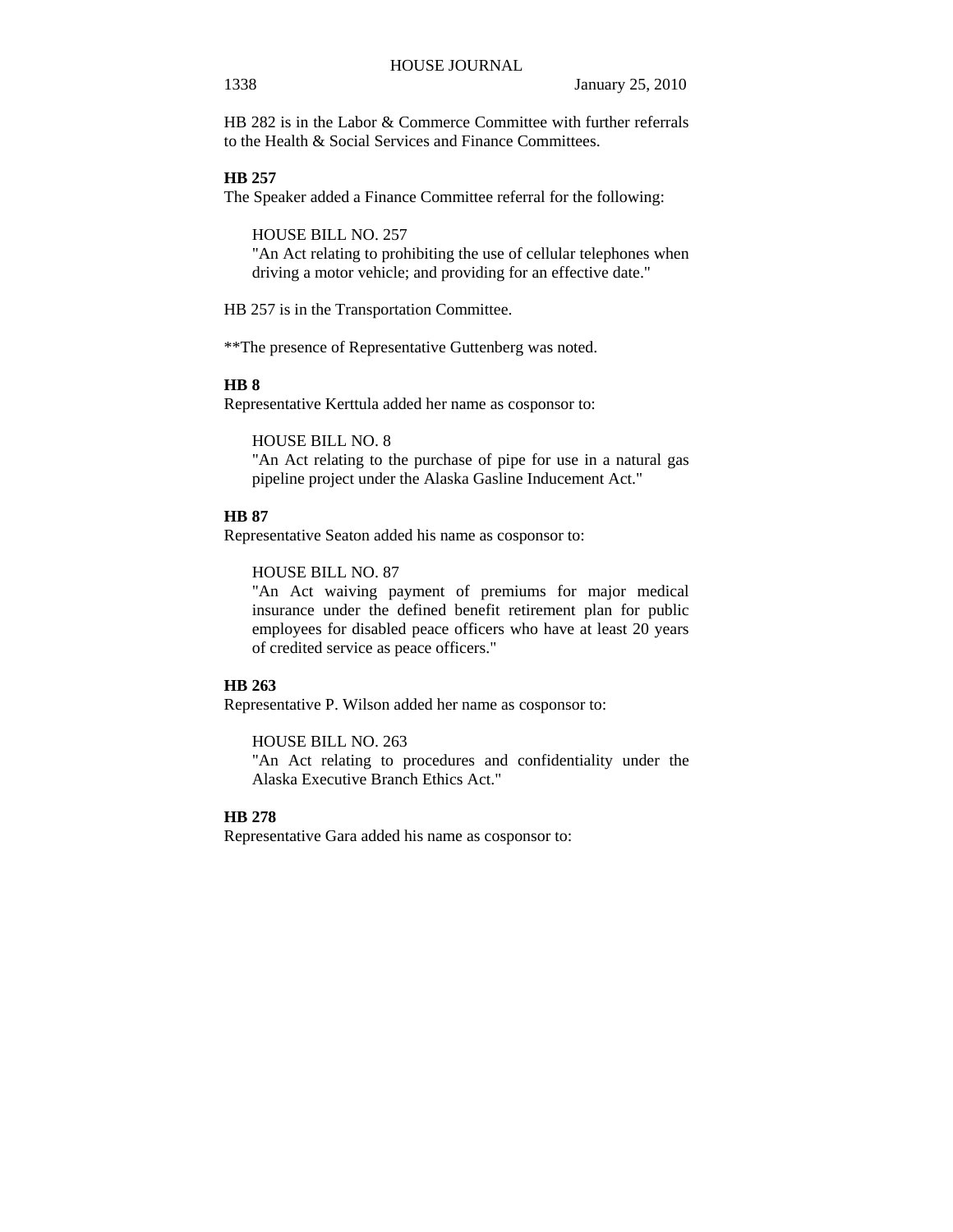January 25, 2010 1339

HOUSE BILL NO. 278

"An Act relating to the administration of the Alaska energy efficient home grant fund by the Alaska Housing Finance Corporation."

# **HB 311**

Representative Gatto added his name as cosponsor to:

HOUSE BILL NO. 311

"An Act providing the Alaska State Council on the Arts the authority to adopt regulations relating to its statutory powers and duties; and providing for an effective date."

#### **SB 32**

Representative Munoz added her name as cross sponsor to:

### CS FOR SENATE BILL NO. 32(FIN)

"An Act relating to medical assistance payments for home and community-based services and provision of personal care services in a recipient's home; and providing for an effective date."

# **SB 59**

Representative P. Wilson added her name as cross sponsor to:

HOUSE CS FOR CS FOR SENATE BILL NO. 59(TRA) "An Act relating to the operation of low-speed vehicles."

#### **ENGROSSMENT**

#### **SB 59**

HCS CSSB 59(TRA) was engrossed, signed by the Speaker and Chief Clerk, and transmitted to the Senate for consideration.

# **ANNOUNCEMENTS**

House committee schedules are published under separate cover.